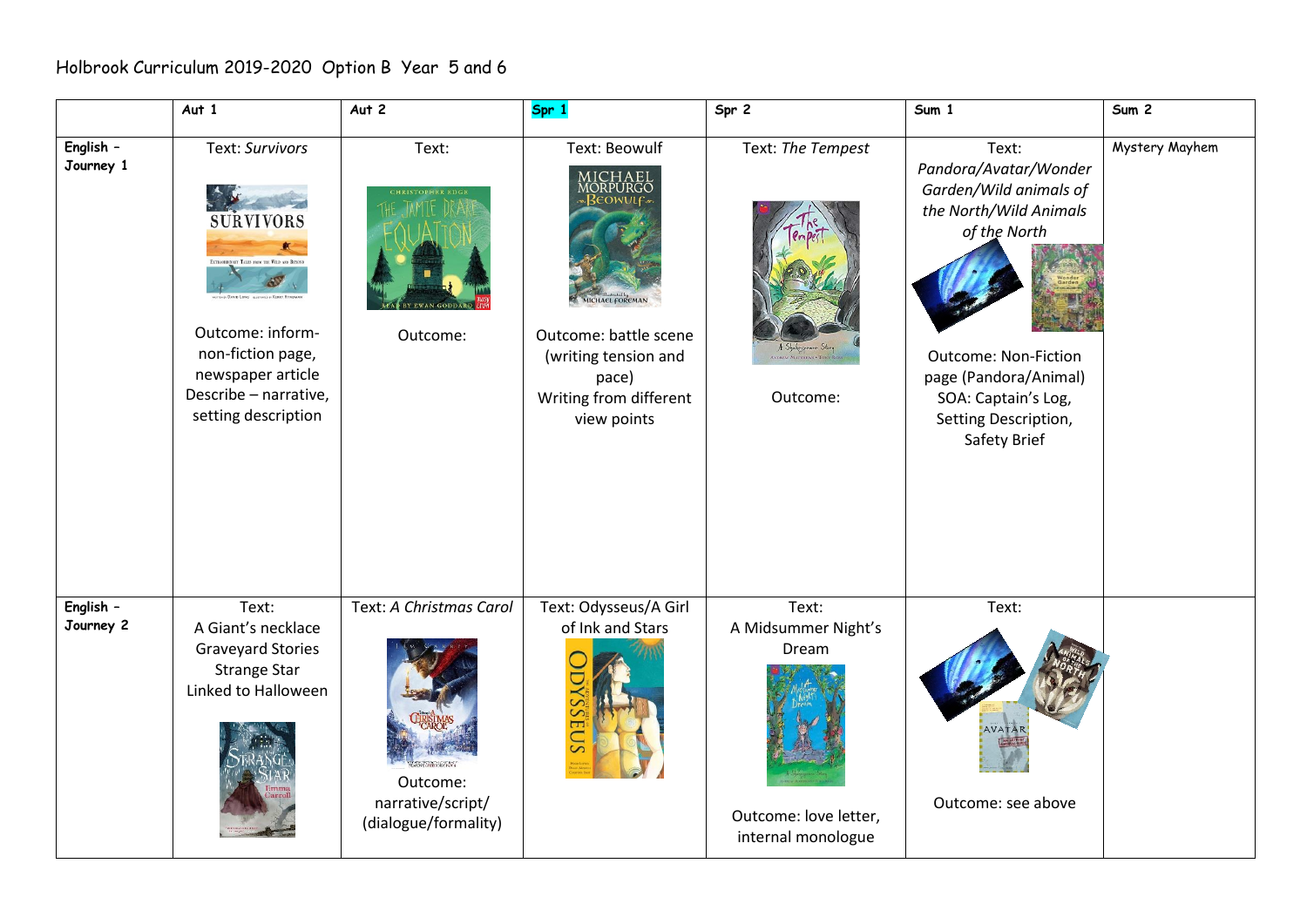## Holbrook Curriculum 2019-2020 Option B Year 5 and 6

| Guided reading |                       | Non-fiction pages                                    | Greek myths           | Characterisation,           | Non-fiction pages about   |                        |
|----------------|-----------------------|------------------------------------------------------|-----------------------|-----------------------------|---------------------------|------------------------|
|                |                       | linked to space                                      |                       | comparisons within and      | different animals and     |                        |
|                |                       |                                                      | <b>D'AULAIRES</b>     | across texts                | places.                   |                        |
|                |                       |                                                      |                       |                             |                           |                        |
|                |                       | Different versions of A                              |                       |                             | Pages from Wonder         |                        |
|                |                       | Christmas Carol                                      |                       | SHAKESPEARE                 |                           |                        |
|                |                       |                                                      |                       |                             |                           |                        |
|                |                       |                                                      |                       |                             |                           |                        |
|                |                       |                                                      |                       | <b>POETRY</b>               |                           |                        |
|                |                       |                                                      |                       |                             |                           |                        |
|                |                       | <b>Hampshire Illustrated Book Awards</b>             |                       |                             |                           |                        |
|                |                       | 7 <sup>th</sup> October to 22 <sup>nd</sup> November |                       |                             |                           |                        |
|                |                       |                                                      |                       |                             |                           |                        |
|                |                       |                                                      |                       |                             |                           |                        |
|                |                       |                                                      |                       |                             |                           |                        |
| Maths          |                       |                                                      |                       |                             |                           |                        |
| History        |                       | Baghdad c                                            | <b>Ancient Greece</b> |                             |                           |                        |
|                |                       | 900AD                                                | Greek Myths           |                             |                           |                        |
|                |                       |                                                      |                       |                             |                           |                        |
|                |                       |                                                      |                       |                             |                           |                        |
|                |                       |                                                      |                       |                             |                           |                        |
|                |                       |                                                      |                       |                             |                           |                        |
|                |                       |                                                      |                       |                             |                           |                        |
|                |                       |                                                      |                       |                             |                           |                        |
|                |                       |                                                      |                       |                             |                           |                        |
|                |                       |                                                      |                       |                             |                           |                        |
|                |                       |                                                      |                       |                             |                           |                        |
|                |                       |                                                      |                       |                             |                           |                        |
|                |                       |                                                      |                       |                             |                           |                        |
| Geography      | <b>Mountains</b>      |                                                      |                       | Mexico City (study of South |                           |                        |
|                |                       |                                                      |                       | American region)            |                           |                        |
|                | Writing linked to     |                                                      |                       |                             |                           |                        |
|                | survivors - dangers   |                                                      |                       |                             |                           |                        |
|                | of a mountain         |                                                      |                       |                             |                           |                        |
|                |                       |                                                      |                       |                             |                           |                        |
| Science        | Making new substances | Earth and Space                                      |                       |                             | Forces that oppose motion | Controlling electrical |
|                |                       |                                                      |                       |                             |                           | Circuits               |